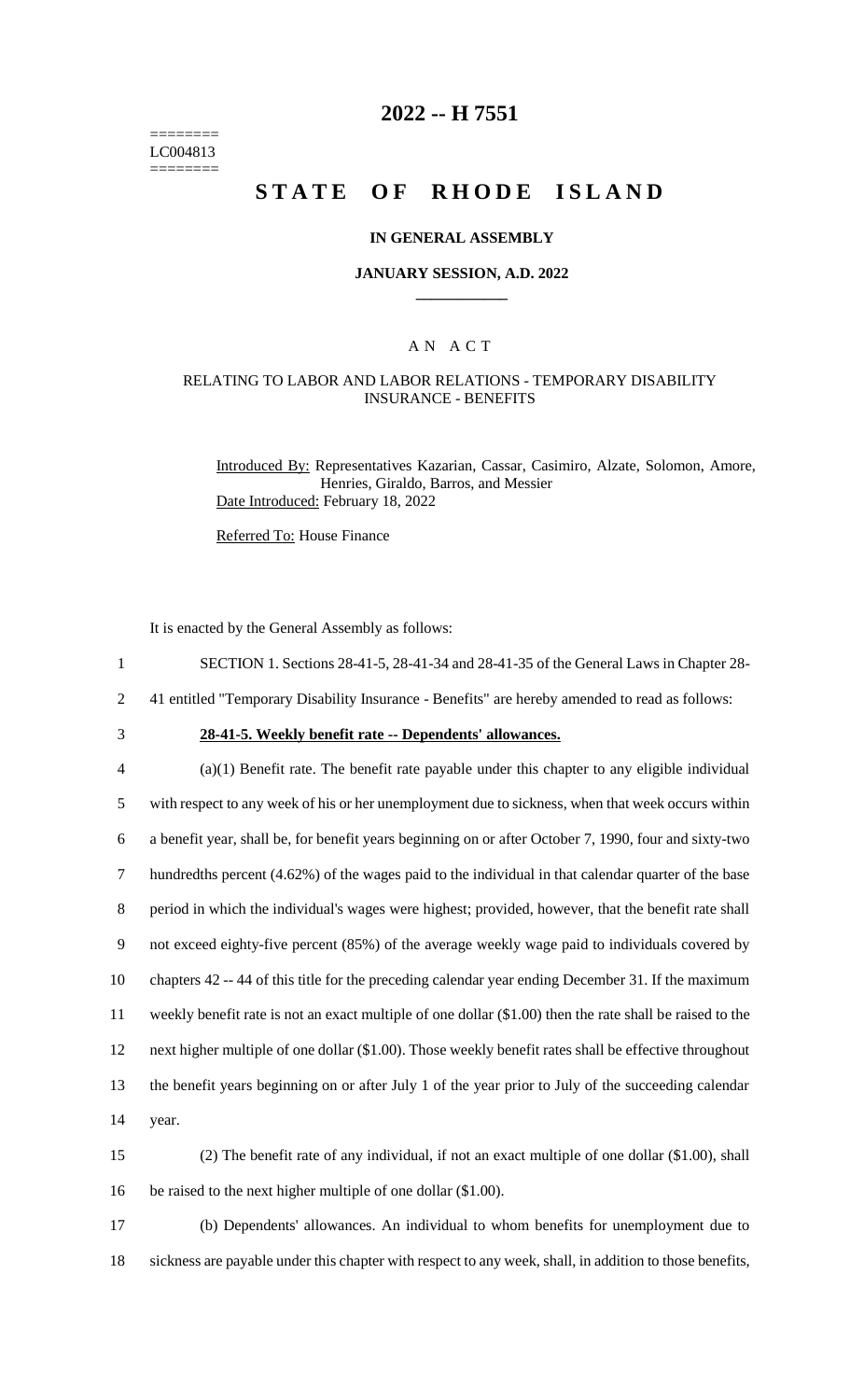1 be paid with respect to each week a dependent's allowance of ten dollars (\$10.00) twenty dollars  $2 \frac{\text{($20.00)}}{\text{or}}$  or seven percent (7%), of the individual's benefit rate, payable under subsection (a) of this section, whichever is greater for each of that individual's children, including adopted and stepchildren or that individual's court appointed wards who, at the beginning of the individual's benefit year, is under eighteen (18) years of age and who is at that time in fact dependent on that individual. A dependent's allowance shall also be paid to that individual for any child, including an adopted child or a stepchild or that individual's court appointed ward, eighteen (18) years of age or over, incapable of earning any wages because of mental or physical incapacity, and who is dependent on that individual in fact at the beginning of the individual's benefit year, including individuals who have been appointed the legal guardian of that child by the appropriate court. However, in no instance shall the number of dependents for which an individual may receive dependents' allowances exceed five (5) in total. The weekly total of dependents' allowances payable to any individual, if not an exact multiple of one dollar (\$1.00), shall be rounded to the next lower multiple of one dollar (\$1.00). The number of an individual's dependents, and the fact of their dependency, shall be determined as of the beginning of that individual's benefit year; provided, that only one individual shall be entitled to a dependent's allowance for the same dependent with respect to any week. Each individual who claims a dependent's allowance shall establish his or her claim to it to the satisfaction of the director under procedures established by the director.

 (c) Any individual's benefit rate and/or dependents' allowance in effect for a benefit year shall continue in effect until the end of that benefit year.

 (d) Partial unemployment due to sickness. For weeks beginning on or after January 1, 2006, an individual partially unemployed due to sickness and otherwise eligible in any week shall be paid sufficient benefits with respect to that week, so that his or her wages, rounded to the next higher multiple of one dollar (\$1.00), and his or her benefits combined will equal in amount the weekly benefit rate to which he or she would be entitled if totally unemployed due to sickness in that week; provided that an individual must have been totally unemployed due to sickness for at least seven (7) consecutive days prior to claiming partial benefits under this provision; provided, that this provision shall not apply if the individual is entitled to lag day benefits pursuant to § 28-41-9; provided, further, that nothing contained herein shall permit any individual to whom remuneration is payable for any work performed in any week in an amount equal to or greater than his or her weekly benefit rate to receive benefits or waiting period credit for that week.

### **28-41-34. Temporary caregiver insurance.**

 The purpose of this chapter is to establish, within the state temporary disability insurance program, a temporary caregiver insurance program to provide wage replacement benefits in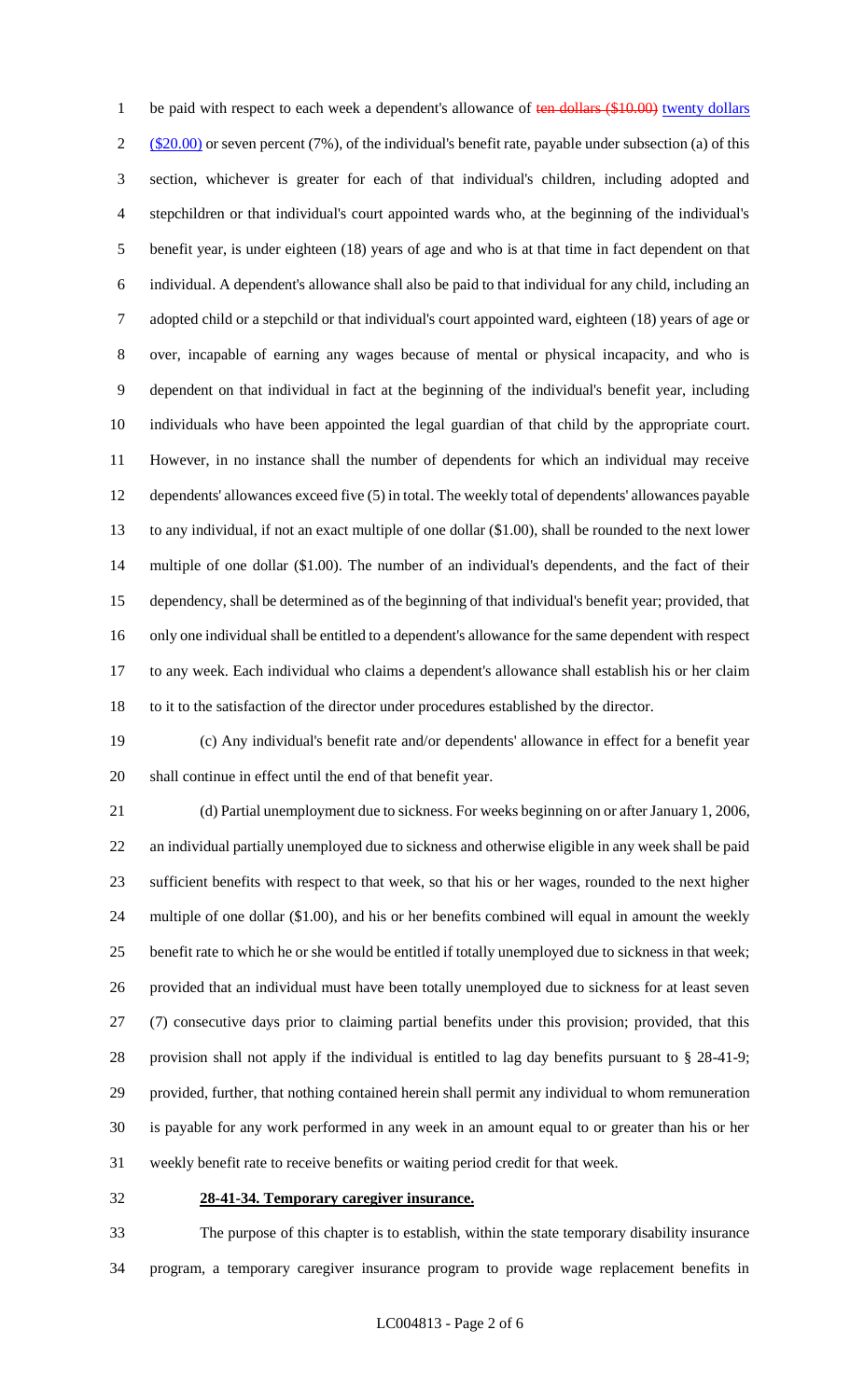accordance with the provisions of this chapter, to workers who take time off work to care for a 2 seriously ill child, spouse, domestic partner, parent, parent-in-law, grandparent, grandchild, sibling,

or to bond with a new child.

Definitions as used in this chapter:

 (1) "Child" means a biological, adopted, or foster son or daughter, a stepson or stepdaughter, a legal ward, a son or daughter of a domestic partner, or a son or daughter of an employee who stands in loco parentis to that child.

(2) "Newborn child" means a child under one year of age.

(3) "Adopted child" means a child adopted by, or placed for adoption with, the employee.

 (4) "Bonding or bond" means to develop a psychological and emotional attachment between a child and his or her parent(s) or persons who stand in loco parentis. This shall involve being in one another's physical presence.

- (5) "Parent" means a biological, foster, or adoptive parent, a stepparent, a legal guardian, or other person who stands in loco parentis to the employee or the employee's spouse or domestic
- partner when he/she was a child.
- (6) "Domestic partner" means a party to a civil union as defined by chapter 3.1 of title 15.

 (7) "Spouse" means a party in a common law marriage, a party in a marriage conducted and recognized by another state or country, or in a marriage as defined by chapter 3 of title 15.

(8) "Grandparent" means a parent of the employee's parent.

(9) "Parent-in-law" means the parent of the employee's spouse or domestic partner.

(10) "Employee" means any person who is or has been employed by an employer subject

to chapters 39 -- 41 of this title and in employment subject to those chapters.

 (11) "Serious health condition" means any illness, injury, impairment, or physical or mental condition that involves inpatient care in a hospital, hospice, residential healthcare facility, or continued treatment or continuing supervision by a licensed healthcare provider.

(12) "Department" means the department of labor and training.

(13) "Persons who stand in loco parentis" means those with day-to-day responsibilities to

care for and financially support a child or, in the case of an employee, who had such responsibility

 for the employee when the employee was a child. A biological or legal relationship shall not be required.

(14) "Grandchild" means the child of the employee's child.

 (15) "Sibling" means a brother or sister, whether related through half blood, whole blood or adoption, a foster sibling or a stepsibling.

**28-41-35. Benefits.**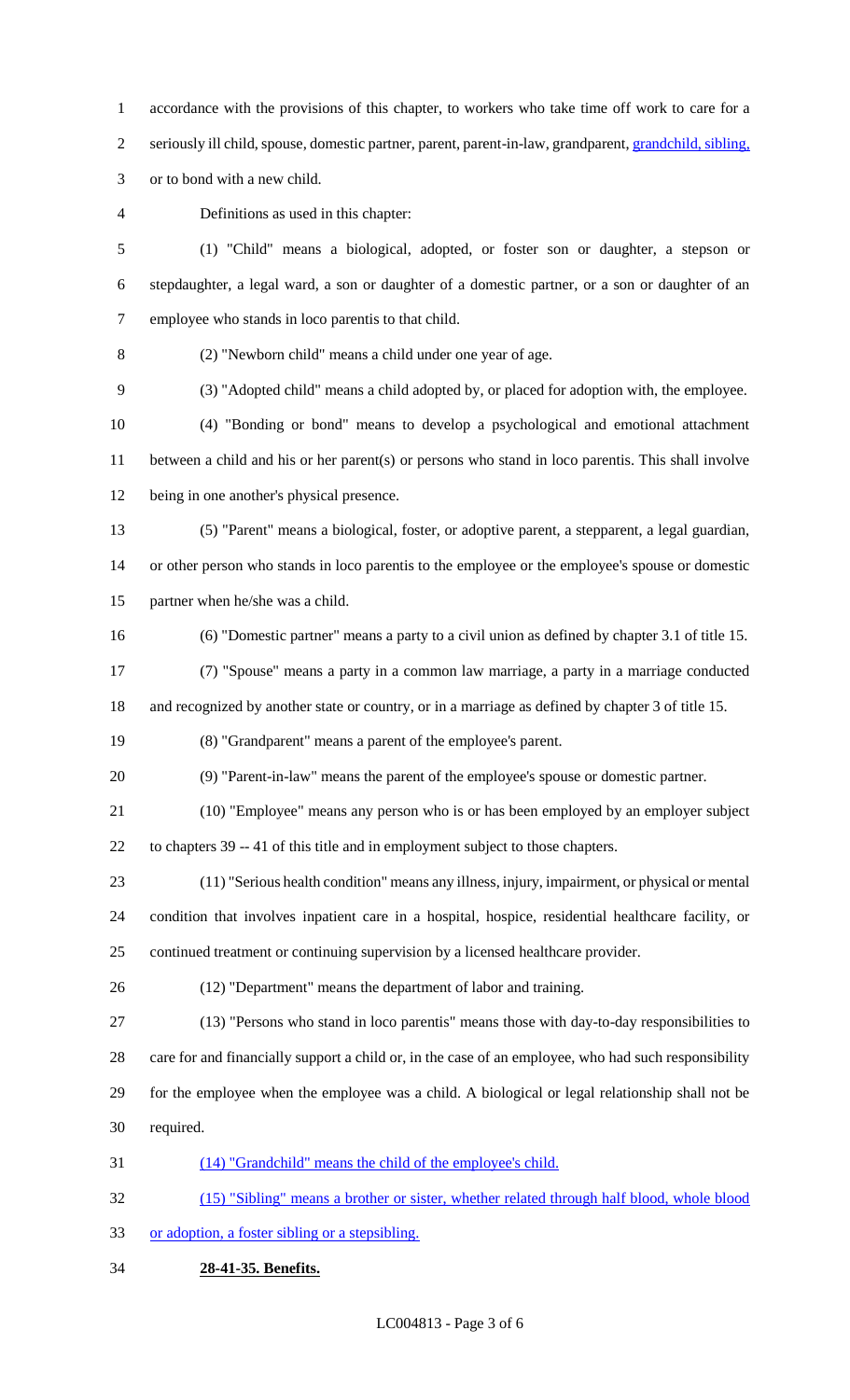(a) Subject to the conditions set forth in this chapter, an employee shall be eligible for temporary caregiver benefits for any week in which he or she is unable to perform his or her regular and customary work because he or she is:

 (1) Bonding with a newborn child or a child newly placed for adoption or foster care with 5 the employee or domestic partner in accordance with the provisions of § 28-41-36(c)(1); or

 (2) Caring for a child, parent, parent-in-law, grandparent, spouse, or domestic partner, who has a serious health condition, subject to a waiting period in accordance with the provisions of § 8 28-41-12 [repealed]. Employees may use accrued sick time during the eligibility waiting period in accordance with the policy of the individual's employer.

 (b) Temporary caregiver benefits shall be available only to the employee exercising his or her right to leave while covered by the temporary caregiver insurance program. An employee shall file a written intent with his or her employer, in accordance with rules and regulations promulgated by the department, with a minimum of thirty (30) days' notice prior to commencement of the family leave. Failure by the employee to provide the written intent may result in delay or reduction in the claimant's benefits, except in the event the time of the leave is unforeseeable or the time of the leave changes for unforeseeable circumstances.

 (c) Employees cannot file for both temporary caregiver benefits and temporary disability benefits for the same purpose, concurrently, in accordance with all provisions of this act and chapters 39 -- 41 of this title.

 (d) Temporary caregiver benefits may be available to any individual exercising his or her right to leave while covered by the temporary caregiver insurance program, commencing on or after January 1, 2014, which shall not exceed the individual's maximum benefits in accordance with chapters 39 -- 41 of this title. The benefits for the temporary caregiver program shall be payable with respect to the first day of leave taken after the waiting period and each subsequent day of leave during that period of family temporary disability leave. Benefits shall be in accordance with the following:

 (1) Beginning January 1, 2014, temporary caregiver benefits shall be limited to a maximum of four (4) weeks in a benefit year;

 (2) Beginning January 1, 2022, temporary caregiver benefits shall be limited to a maximum of five (5) weeks in a benefit year;

 (3) Beginning January 1, 2023, temporary caregiver benefits shall be limited to a maximum 32 of  $s$ ix (6) weeks eight (8) weeks in a benefit year.

 (4) Beginning January 1, 2024, temporary caregiver benefits shall be limited to a maximum 34 of ten (10) weeks in a benefit year.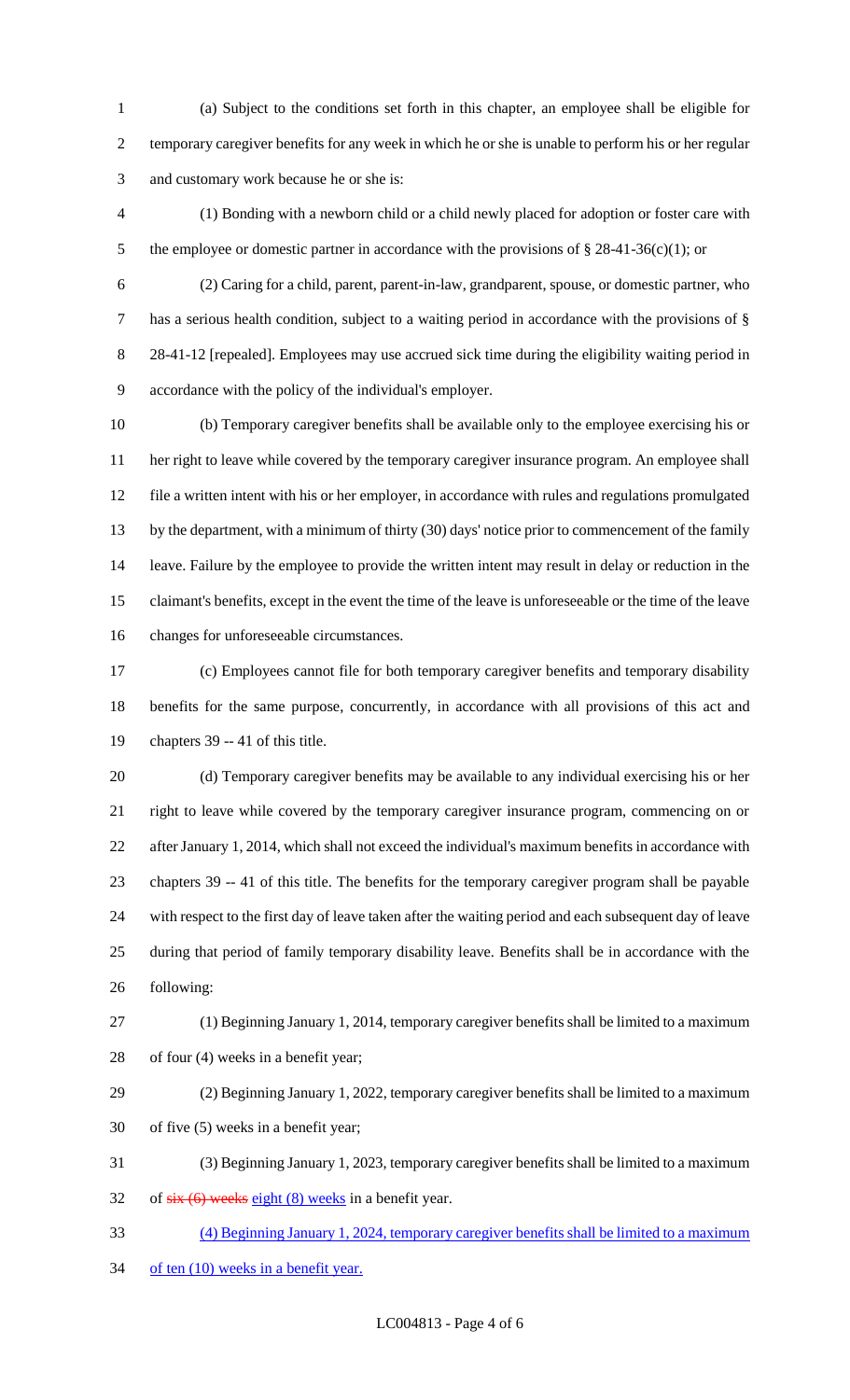(e) In addition, no individual shall be paid temporary caregiver benefits and temporary disability benefits that together exceed thirty (30) times his or her weekly benefit rate in any benefit year.

 (f) Any employee who exercises his or her right to leave covered by temporary caregiver insurance under this chapter shall, upon the expiration of that leave, be entitled to be restored by the employer to the position held by the employee when the leave commenced, or to a position with equivalent seniority, status, employment benefits, pay, and other terms and conditions of employment including fringe benefits and service credits that the employee had been entitled to at the commencement of leave.

 (g) During any caregiver leave taken pursuant to this chapter, the employer shall maintain any existing health benefits of the employee in force for the duration of the leave as if the employee had continued in employment continuously from the date he or she commenced the leave until the date the caregiver benefits terminate; provided, however, that the employee shall continue to pay any employee shares of the cost of health benefits as required prior to the commencement of the caregiver benefits.

 (h) No individual shall be entitled to waiting period credit or temporary caregiver benefits under this section for any week beginning prior to January 1, 2014. An employer may require an employee who is entitled to leave under the federal Family and Medical Leave Act, Pub. L. No. 103-3 and/or the Rhode Island Parental and Family Medical Leave Act, § 28-48-1 et seq., who exercises his or her right to benefits under the temporary caregiver insurance program under this chapter, to take any temporary caregiver benefits received, concurrently, with any leave taken pursuant to the federal Family and Medical Leave Act and/or the Rhode Island Parental and Family Medical Leave Act.

 (i) Temporary caregiver benefits shall be in accordance with the federal Family and Medical Leave Act (FMLA), Pub. L. No. 103-3 and the Rhode Island Parental and Family Medical Leave Act in accordance with § 28-48-1 et seq. An employer may require an employee who is entitled to leave under the federal Family and Medical Leave Act, Pub. L. No. 103-3 and/or the Rhode Island Parental and Family Medical Leave Act, § 28-48-1 et seq., who exercises his or her right to benefits under the temporary caregiver insurance program under this chapter, to take any temporary caregiver benefits received, concurrently, with any leave taken pursuant to the federal Family and Medical Leave Act and/or the Rhode Island Parental and Family Medical Leave Act. SECTION 2. This act shall take effect upon passage.

#### ======== LC004813 ========